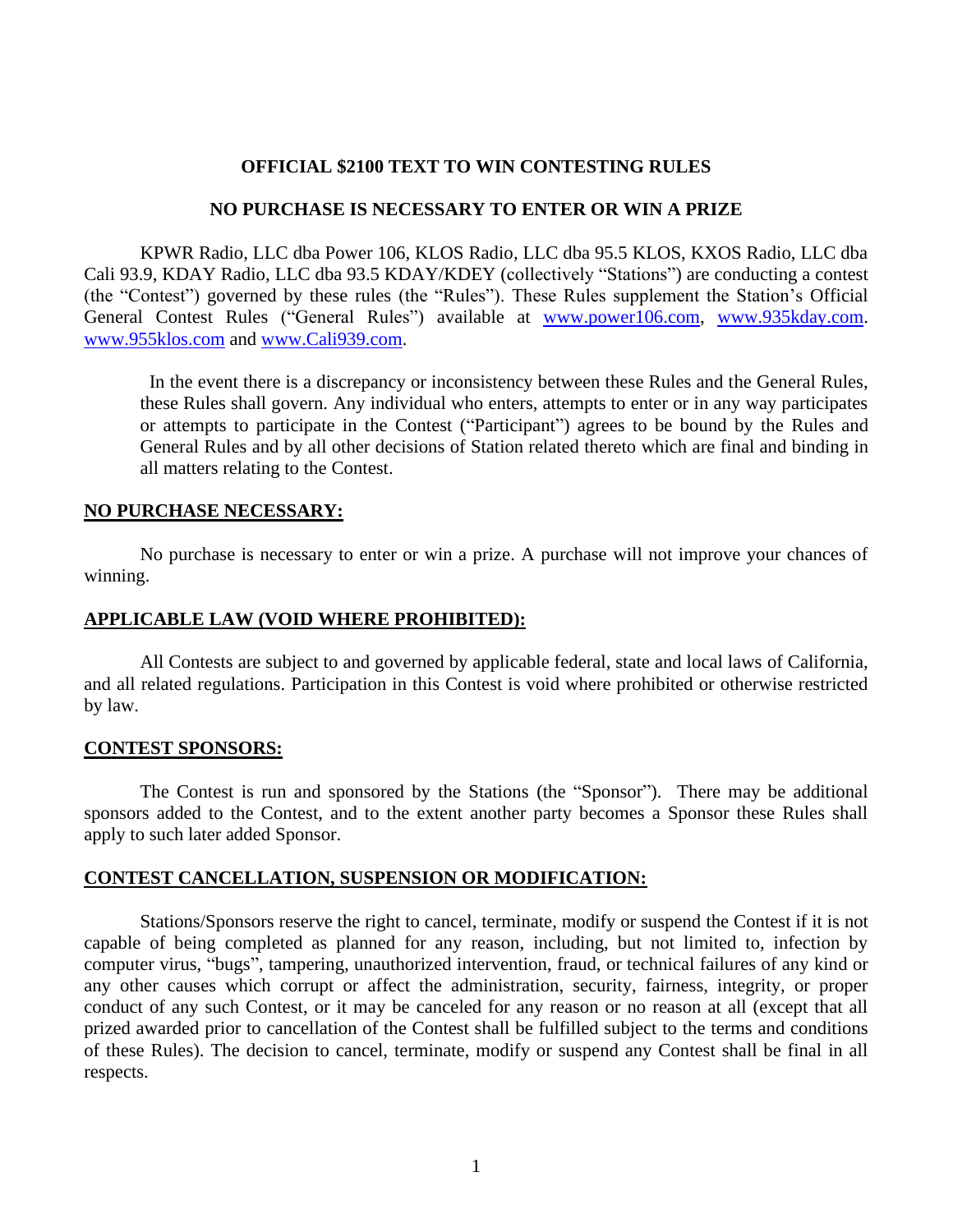#### **CONTEST PERIOD:**

The Contest begins on Thursday, January 14, 2021 at 6:00am Stations' local time and ends on Wednesday, March 3, 2021 at 11:59pm (PST) Stations' local time (the "Entry Period").

## **ELIGIBILITY:**

**Geographical, Age and Parental Consent Requirements:** The Contest is open to the legal residents of the United States with their primary place of residence in California who are at least 18 years of age or older at time of entry (a "Participant"). Sponsors reserve the right to refuse to award a prize to or on behalf of a minor.

**Contest Entity and Immediate Family Member Ineligibility:** The officers, directors, employees, contractors, and agents of the Stations, any Meruelo Group affiliated entity or business, any Sponsor(s), or other person or entity involved in the sponsorship, development, production, implementation, and execution of the Contest (which includes each of the foregoing's respective parent, subsidiary, affiliate, and related companies and their immediate family members and those living in the same household, whether or not related)(collectively the "Contest Entities"), are prohibited from participating in any Contest and do not qualify as Participants. "Immediate family members" shall include spouses, siblings, parents, children, grandparents, and grandchildren, whether as "in-laws", or by current or past marriage, remarriage, adoption, co-habitation or other familial extension.

**Past Prize Winners:** Participants who have won a prize as part of a Contest put on by any of the Stations or any Sponsor valued (individually or in the aggregate) over \$600 in the last twelve (12) months are ineligible.

**Employer Restrictions:** Participant is solely responsible for reviewing and understanding Participant's employer's policies regarding Participant's eligibility to participate in contests. Participant may be disqualified from entering into this Contest or receiving prizes if Participant is participating in this Contest in violation of their employer's policies.

#### **HOW TO ENTER:**

#### **Text In To Win:**

Listen to any of stations 105.9 KPWR, 93.5 KDAY, 93.5 KDEY, 95.5 KLOS, or 93.9 KLLI, every hour from 6am – 11:59pm PST (station local time) on the following dates:

| <b>January 14 &amp; 15</b> | 2021 |
|----------------------------|------|
| January 18-22              | 2021 |
| January 25-29              | 2021 |
| <b>February 1-5</b>        | 2021 |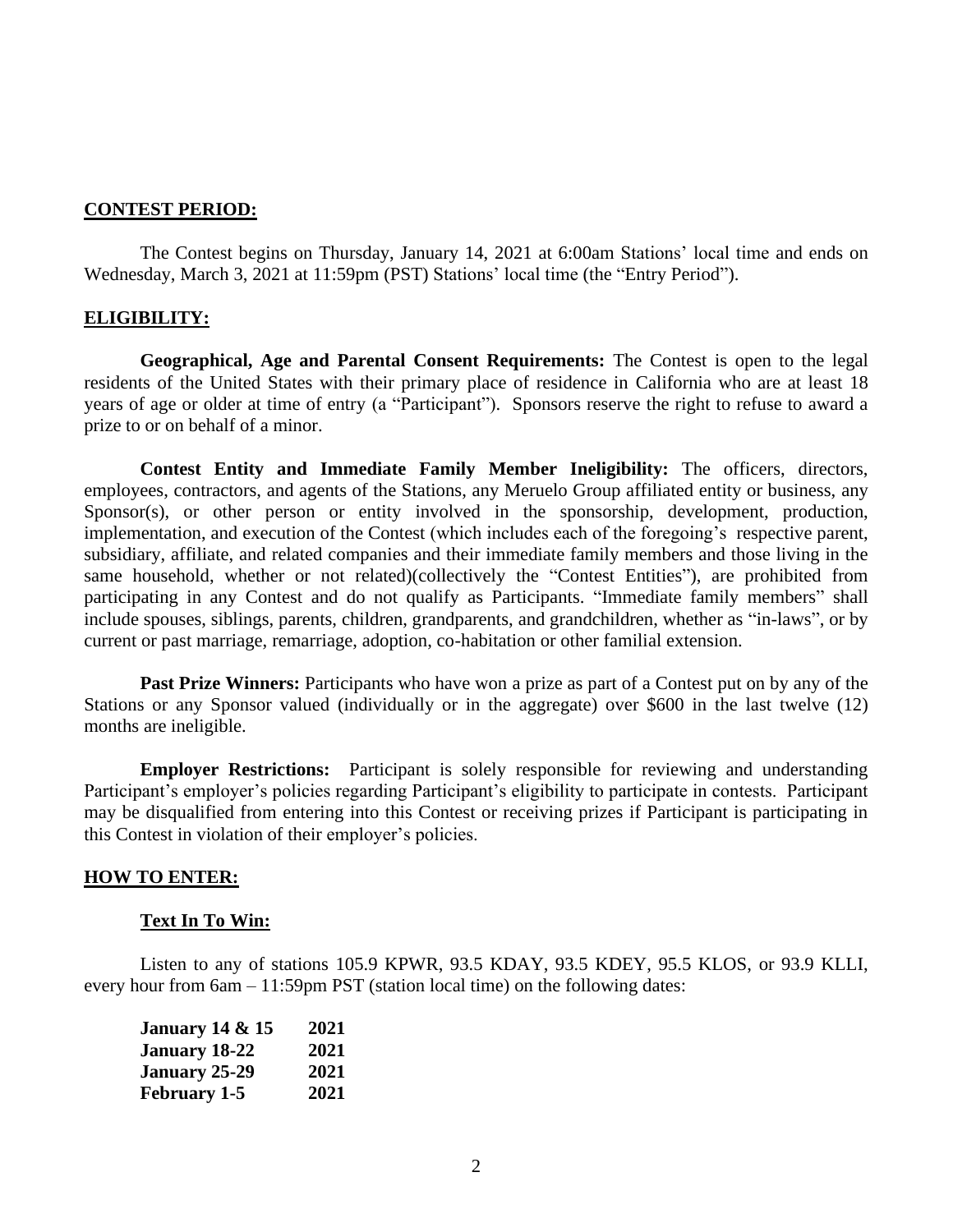| <b>February 8-12</b>  | 2021 |
|-----------------------|------|
| February 15-19        | 2021 |
| <b>February 22-26</b> | 2021 |
| <b>March 1-3</b>      | 2021 |

When you hear the prompt and key word, follow the on air instructions by texting the mentioned keyword to the identified number. Text message and data rates may apply.

#### **HOW TO WIN**

There will only be one winner per day, selected randomly from all eligible entries received (the "Winner"). There will be only one winner selected across all Stations. For example, if the random winner that correctly texted the keyword to the identified number was listening to station KLOS, then there will be no prize awarded for stations KPWR, KDAY, KDEY, or KLLI. Listening to a particular station will not increase your chances of winning. All stations will air the keyword and prompt at the same time. Listeners may enter as often as they want.

#### **ODDS OF WINNING:**

Odds of winning depend on the number of eligible entries received.

## **PRIZES:**

Each Winner will be receive \$2,100.00 USD – **Retail Value: \$2,100 USD.** No transfer, assignment or substitution of a prize is permitted, except Sponsors reserve the right to substitute a prize for an item of equal or greater value in the event an advertised prize is unavailable. Any difference between the actual value and the approximate retail value of any prize will not be awarded.

## **HOW TO CLAIM A PRIZE:**

**Claiming the Prize:** The Winner must pick up their prize at the Station's business offices located at 2600 W. Olive Ave, Suite 800, Burbank, CA, 91505. The Winner will be contacted by telephone with instructions to claim their prize. Winners must provide: (1) a valid government-issued photo identification depicting proof of age (18 and over), (2) documents to establish they meet the eligibility criteria described in these Rules, and (3) a valid taxpayer identification number or social security number. Social security/tax ID numbers will be used for tax-reporting purposes. Stations/Sponsors reserve the right to deny awarding the prize if a Winner fails to provide satisfactory documentation, as determined in their sole discretion. Winner(s) are required to execute an Affidavit of Eligibility, Release of Liability, Indemnification and Publicity Release Agreement and a completed IRS W-9 before any prize is awarded. By entering the Contest, Participant agrees to execute these documents if selected as a winner. Except where prohibited by law, failure to execute any of these documents or comply with any of these terms will result in forfeiture of the prize. The Stations and/or Sponsors have the right in their sole discretion to mail the prize to the Winner. If this occurs, the Winner will be required complete necessary paperwork including releases and prize claim forms via US Mail or E-mail (as directed by the Stations/Sponsors). Failure by a Winner to provide completed forms and documentation within five (5) business days of Winner's receipt of the forms may lead to forfeiture of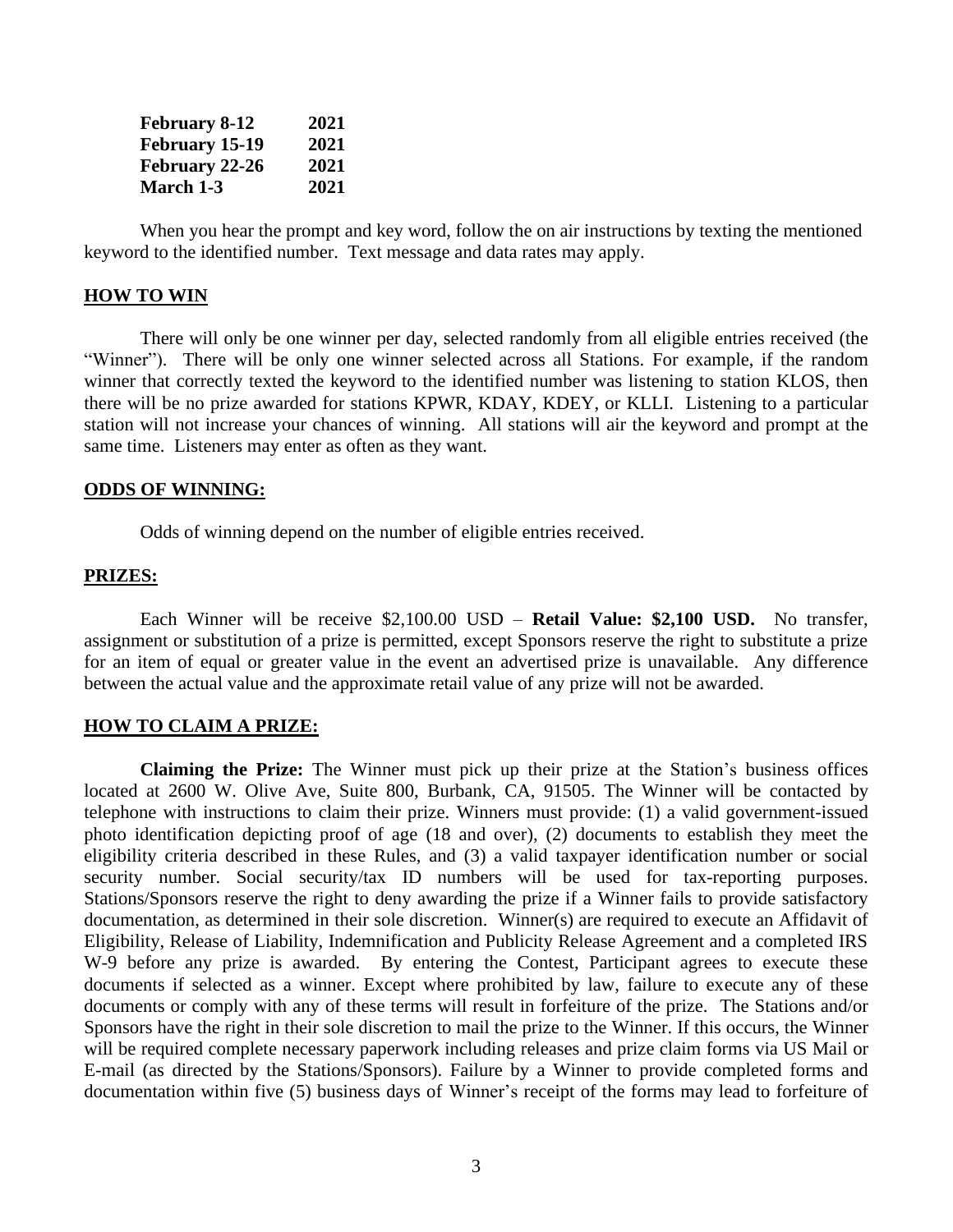the prize. Additionally, in the event the prize (check) is mailed to the winner, Stations/Sponsors assume no liability or responsibility for lost, stolen, or destroyed prizes once placed in the US Mail or other courier service. Stations/Sponsors' obligations to tender the prize shall be deemed complete upon deposit in the US Mail or with a recognized courier service.

**Prize Forfeiture:** Any Winner who fails to pick up their prize within thirty (30) calendar days after being contacted by the Stations (unless otherwise agreed to in writing by the Stations) will forfeit the prize. Stations/Sponsors reserve the right, in their sole discretion, to award unclaimed prizes to alternate contestants or not to award the unclaimed prizes.

Participation in this Contest means that you understand that you may be contacted by the Stations or Sponsors of this contest, including notifying you if you are a potential winner in this Contest, which will be subject to the charges pursuant to your carrier's rate plan.

**Additional Costs:** Any costs relating to the prizes are the sole responsibility of the Winner.

## **OFFICAL CONTEST NAMES:**

Each Station will feature the following contest name for the Contest; however, this Contest is conducted a single contest across all Stations.

| <b>POWER 106 –</b> | POWER 2K21 PAYDAY                        |
|--------------------|------------------------------------------|
| CALI 93.9 –        | \$2100 CALI CASH                         |
|                    | 93.5 KDAY/KDEY- KDAY \$2100 PAYDAY       |
| 95.5 KLOS -        | <b>CASH-A-SAURUS REX STIMULUS CHECKS</b> |

**Entries Are the Sole and Exclusive Property of Stations:** All Contest entries and/or related submissions become the sole and exclusive property of the Stations/Sponsors upon transmission. Contest entries will not be returned and may be used by any Contest Entity for any purpose whatsoever related to any Contest, without additional compensation to the participant or any other individual or entity.

**Privacy Policy:** Entry in the Contest may require you provide certain personally identifiable information ("PII") as defined in the California Consumer Privacy Act. For more information on the types of PII Stations collect and how they use PII, please review Stations' privacy policy available at [www.power106.com/privacypolicy,](http://www.power106.com/privacypolicy) www.c[ali939.com/privacypolicy,](http://www.cali939.com/privacypolicy) [www.955klos.com/privacypolicy,](http://www.955klos.com/privacypolicy) [www.935kday.com/privacypolicy.](http://www.935kday.com/privacypolicy) By entering the Contest you agree to be bound by this privacy policy in addition to the Rules and General Rules.

**Disclaimer of Responsibility for Entries:** Stations/Sponsors are not responsible for problems with Contest entries, including but not limited to, entries which are lost, late, misdirected, damaged, incomplete, illegible, or cannot be completed due to electronic or technical difficulties, even if the problem is the result of the sole or partial negligence of Sponsors.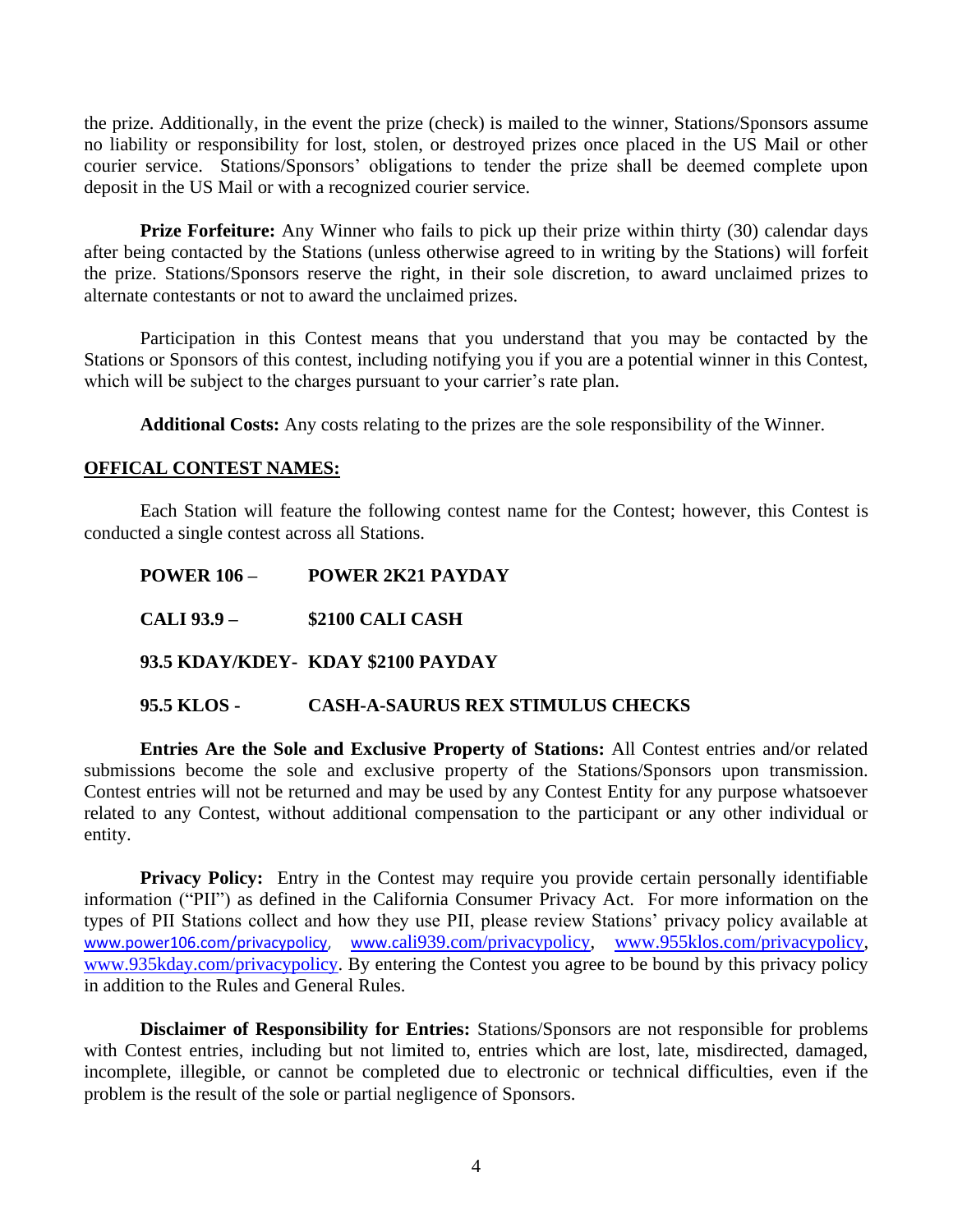**False Fraudulent or Deceptive Entries or Acts:** Participants who, in the view of Stations/Sponsors, provide false, fraudulent or deceptive entries or who engage in false, fraudulent or deceptive acts in connection with the Contest will be disqualified and may be subject to criminal prosecution.

# **PARTICIPATION PROBLEM DISCLAIMER:**

Even if alleged to be caused by the sole or partial negligence of the Stations/Sponsors, the Stations/Sponsors are not responsible for any problems which affect or result from participation or attempted participation in the Contest. This includes but, is not limited to, the following problems:

- 1. Incorrect, incomplete or inaccurate entry information;
- 2. Human errors;
- 3. Phone service failure, technical failures, omissions, interruptions, deletions or defects of any wireless network, telephone network, internet service, computer systems, servers, utility providers, or software;
- 4. Inability to send a text-message;
- 5. Identity theft;
- 6. Tampering, destruction, or unauthorized access to, or alteration of, entries or computer data;
- 7. Network hackers or other unauthorized access to Stations/Sponsors' computer network;
- 8. Data that is processed late or incorrectly or is incomplete or lost due to wireless network, telephone network, computer or electronic malfunction or traffic congestion on wireless or telephone networks;
- 9. Printing errors;
- 10. Equipment malfunctions/disrupted/disconnected calls on hold.
- 11. Late, misdirected, lost, misplaced, illegible, mutilated or postage-due entries.

# **TAXES:**

The Participant prize-winner is solely responsible for determining and paying all federal, state and local taxes (including any sales taxes). Any person winning over \$600 in prizes during any one year period will receive an IRS Form 1099 at the end of the calendar year, and a copy of such form will be filed with the IRS.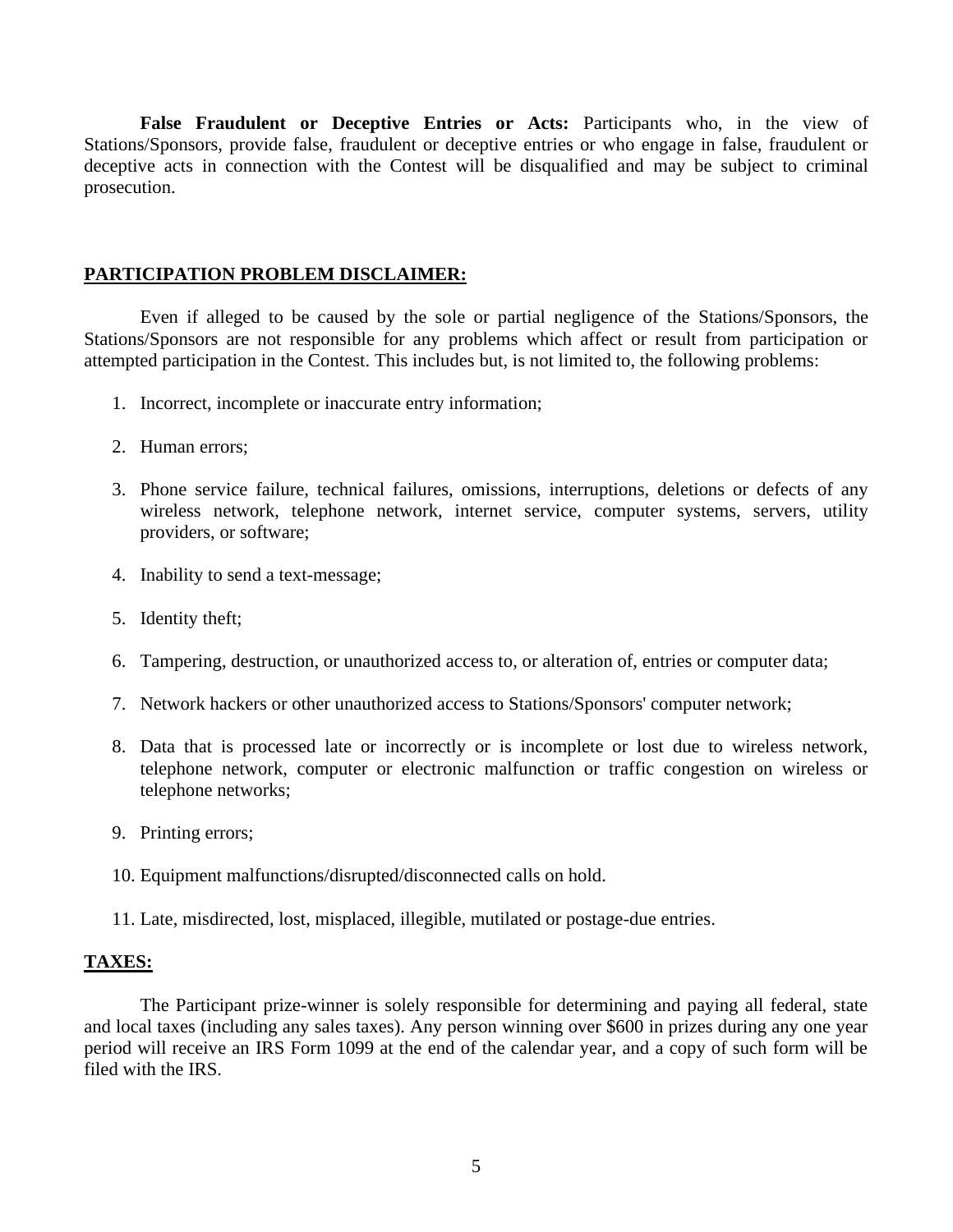#### **WARRANTIES AND REPRESENTATIONS**:

By entering and participating in the Contest, and in consideration thereof, each Participant individually warrants and represents to Stations/Sponsors that they: (i) meet the residency and age requirements at the time of entry; (ii) will be bound by these Rules and the General Rules, and by all applicable laws and regulations, and the decisions of the Stations/Sponsors; and (iii) waive any rights to claim ambiguity with respect to these Rules and the General Rules.

## **RELEASE OF LIABILITY AND INDEMNIFICATION:**

As consideration for entering the Contest, all Participants agree to **RELEASE, DISCHARGE AND COVENANT NOT TO SUE** the Stations, the Sponsors, Contest Entitles, and each of their respective parent, subsidiary, and affiliated companies and each of their respective direct and indirect affiliates, divisions, parent and subsidiary companies, and each of the foregoing's officers, employees, disc-jockeys, on-air personalities, shareholders, representatives, managers, members, directors, owners, agents, insurers, attorneys, predecessors, successors, and assigns thereof (collectively, the "Released Parties"), from and against all claims, damages, charges, injuries, losses, proceedings, suits, actions (including but not limited to tort actions, product liability actions, wrongful death actions, warranty actions, breach of contract actions, privacy and defamation actions, misappropriation of likeness actions, identity theft, loss of consortium claims), expenses and attorney fees that they or anyone on their behalf (including but not limited to their heirs, representatives or next of kin) have or might have for any death, injury, damage or claimed injury or damage arising out of, involving or relating to their participation in the Contest, including, but not limited to, any claim that the act or omission complained of was **caused in whole or in part by the strict liability or negligence in any form of the Released Parties**.

Additionally, as consideration for entering the Contest, all Participants agree to **INDEMNIFY, HOLD HARMLESS, AND DEFEND** the Released Parties in any action or proceeding from and against all claims, damages, charges, injuries, losses, proceedings, suits, actions (including but not limited to tort actions, product liability actions, wrongful death actions, warranty actions, breach of contract actions, privacy and defamation actions, misappropriation of likeness actions, identity theft, loss of consortium claims), expenses and attorney fees that they or anyone on their behalf (including but not limited to their heirs, representatives or next of kin) have or might have for any death, injury, damage or claimed injury or damage arising out of, involving or relating to their participation in the Contest or for their failure to comply with the terms of the above release provision. This agreement to indemnify, hold harmless and defend applies even if the act or omission complained of was allegedly **caused in whole or in part by the strict liability or negligence in any form of the Released Parties**.

**Furthermore, Participant expressly waives and relinquishes all rights and benefits afforded by Section 1542 of the Civil Code of the State of California, and do so understanding and acknowledging the significance and consequence of such specific waiver of Section 1542. Section 1542 of the Civil Code of the State of California states:**

**"A general release does not extend to claims that the creditor or releasing party does not know or suspect to exist in his or her favor at the time of executing the release and that, if known by him or her, would have materially affected his or her settlement with the debtor or released party."**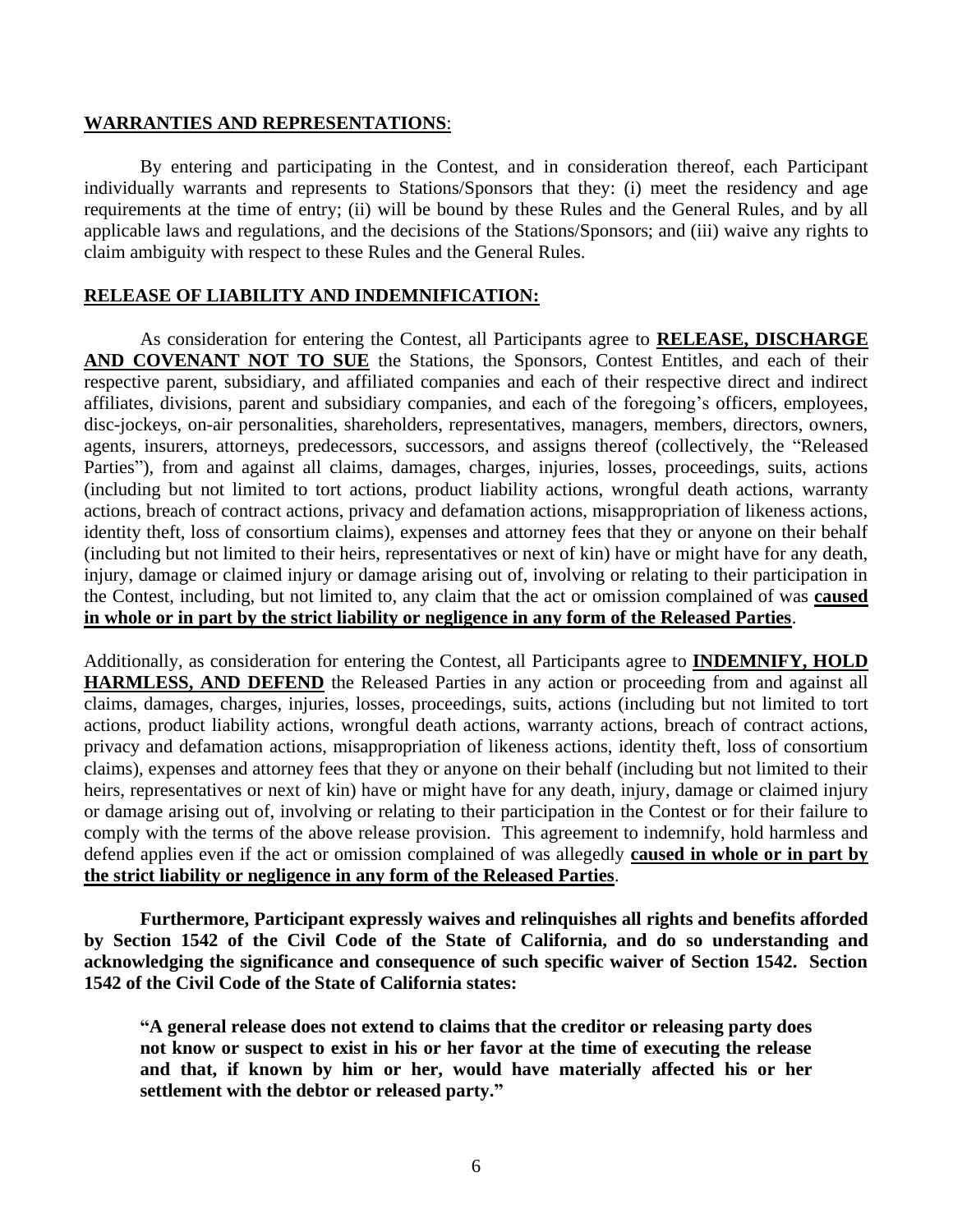**Thus, notwithstanding the provisions of Section 1542, and for the purpose of implementing a full and complete release and discharge of the Released Parties, Participant expressly acknowledges that this release is intended to include, in its effect, without limitation, all claims which Participant does not know or suspect to exist in Participant's favor at the time of execution hereof, and that this release contemplates the extinguishment of any such claim or claims. Participant acknowledges and agrees that this general release is specifically intended to be as broad and comprehensive as permitted by California law.**

#### **PUBLICITY RELEASE:**

Unless prohibited by applicable law, Participant authorizes and irrevocably grants to Stations, Sponsors, and the other Released Parties (as defined above) permission to reference and discuss Participant and their participation in the Contest on-air and/or on the internet, in photographs, video recordings, digital images, audio recordings, as well as in publications, newsletters, news releases, other printed or digital materials, and in materials made available on the internet or in other media now known or hereafter developed for any purpose Stations/Sponsors/Released Parties deem proper. Such reference and discussion may involve Participant's name and voice, and other personal/biographical material or their participation in the production of any audio, photographic, or audiovisual materials.

## **DISQUALIFICATION:**

All participants agree to be bound by these Rules. Non-compliance with any of these Rules or the General Rules will result in disqualification and Participant/Winner's involvement in the Contest will be immediately terminated. Stations/Sponsors, in their sole discretion, further reserve the right to disqualify any person for: (i) tampering with the entry process or the operation of the Contest; (ii) gaining an unfair advantage in participating in the Contest; (iii) obtaining winner status using false, fraudulent or deceptive means; or (iv) engaging in otherwise unsportsmanlike, disruptive, annoying, harassing, or threatening behavior. Participants who have won another contest put on by any of the Stations/Sponsors where the prize or aggregate prizes won are valued over \$600 in the preceding twelve (12) months, or have won any cash contest with any Stations/Sponsors in the preceding twelve (12) months are ineligible and will result in disqualification.

> **CAUTION: ANY ATTEMPT BY ANY PARTICIPANT OR ANY OTHER INDIVIDUAL TO DELIBERATELY CIRCUMVENT, DISRUPT OR DAMAGE ORDINARY AND NORMAL OPERATION OF ANY CONTEST, TELEPHONE SYSTEMS OR WEB SITE, OR UNDERMINE THE LEGITIMATE OPERATION OF ANY CONTEST IS A VIOLATION OF CRIMINAL AND CIVIL LAWS. SHOULD SUCH AN ATTEMPT BE MADE, SPONSORS RESERVE THE RIGHT TO SEEK DAMAGES FROM ANY SUCH INDIVIDUAL TO THE FULLEST EXTENT PERMITTED BY LAW.**

## **RULES CHANGES AND INTERPRETATIONS:**